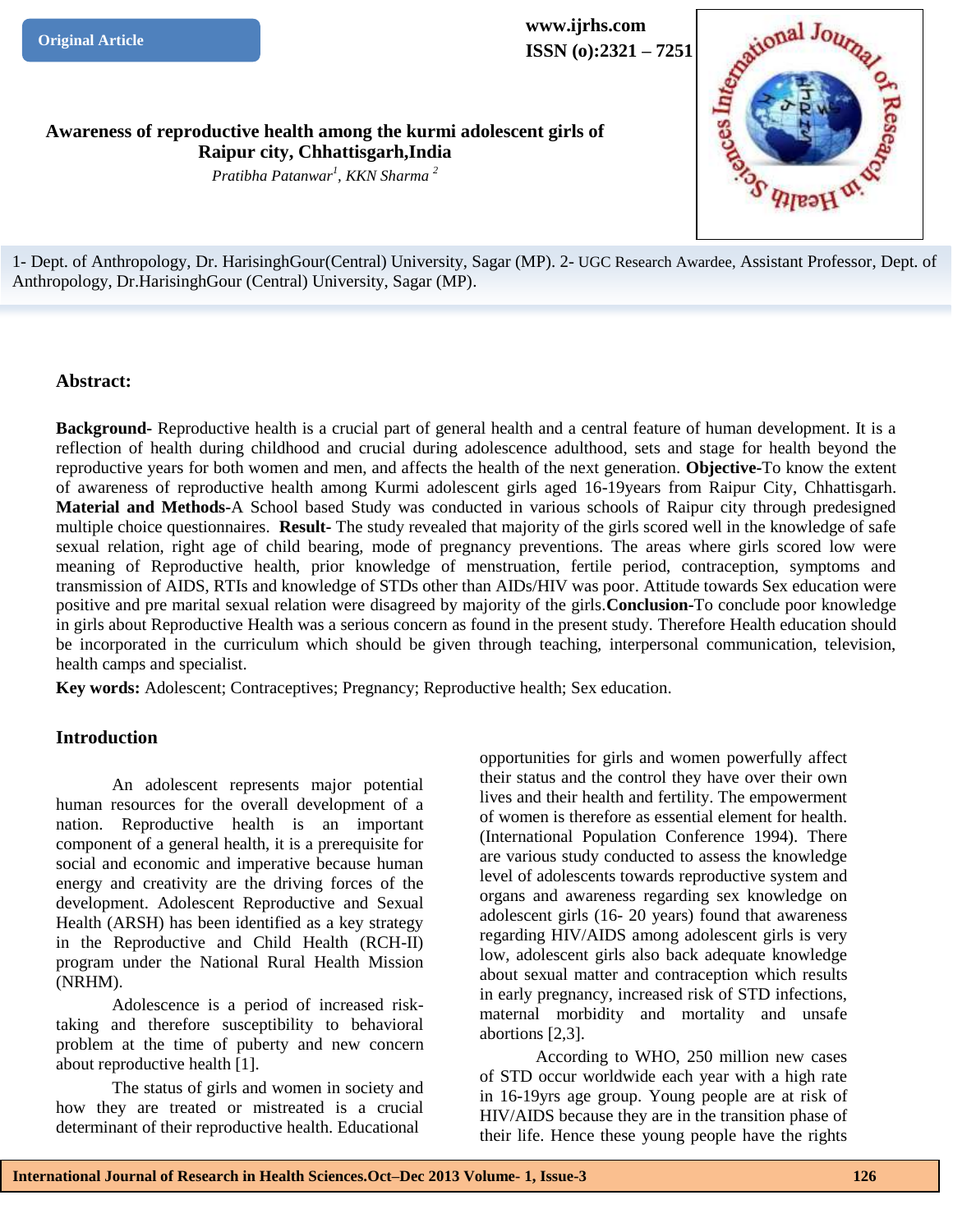to understand the changes they are going through and to develop skills of forming healthy and responsible relationship. Many diseases can occur by lack of awareness, myths; hence there is need for creating awareness about reproductive health among the vulnerable groups [4].

A preliminary survey of the previous studies, discussion and experience relating to reproductive health among adolescent girls revealed various NGO'S and international agencies are working on reproductive health issues. The present study was thus undertaken with the objective to the study reproductive health knowledge of Kurmi adolescent girls of Raipur city, Chhattisgarh.

## **Materials and Methods**

Chhattisgarh is a state in Central India. The state was formed on November 1, 2000 by partitioning 16 Chhattisgarhi-speaking southeastern districts of Madhya Pradesh. In 2011, Raipur had population of 40,62,160. Of which Kurmi caste population is 1.5 lakh (approx.) in Raipur. 500 randomly selected Kurmi, Other Backward Class (OBC) Girls of Raipur city, Chhattisgarh, India are the sample for present study. OBC is one of socially disadvantaged groups, as they still continue to lag behind the rest of the society due to their social and economic backwardness. In the specific census data it is not possible to quote the exact figure of their population. However estimate of OBC constituting 52% of the country's total population[5].According to NFHS 1998-99 OBC constituting 39% of the country's population. The present study was carried out among selected 500 Kurmi girls (studying higher secondary vidyalaya) aged (16-19) of Raipur city. Sample school was selected by Purposive sampling method. After taking permission from the school authority, the class teachers of class were explained the purpose of the study and rapport was built up with the girl students and verbal consent was obtained from them. Briefing was done to the students regarding the questionnaire provided to them. The girls were administered a pre-designed questionnaire, which included multiple choice questions. This pre-designed, pre-tested questionnaire included topics relating to reproductive health awareness. Data were entered and analyzed using SPSS version 15.0.

## **Results and Discussion**

1. Knowledge Regarding Reproductive health (RH): Table 1 revels that very less girls (29.4 %) had knowledge about correct scientific meaning of RH. Most of the girls (72%) had knowledge that both male and female are included under the RH followed by male (1.8%) and female (8.8%). It was observed that the (26%) of the girls had given the history of RH problems, where the vaginal discharge was the most common problem among the girls. In present study majority of the girls (98.9%) student disagreed pre marital sexual relation which was much higher than the figures reported by other researcher, in which (37.3%) student had disapproved premarital sexual relation [6]. Nearly similar finding were reported in a survey conducted by FPAI [7].In present study most of the girls (65.5 %) were mentioned use of condoms is the means of safe sex. Similar findings were observed by the researcher [8]. Other researchers showed in their studies that students felt a mutually faithful single partner and use of condoms are means of safe sex [9,10].In the present study **(**86.6%) girls had knowledge regarding meaning of physical relation. Most of the girls (59.2%) had pre knowledge of menstruation. These findings were higher than a study conducted by other authors [11,12].Majority of the girls (73.8%) reported to have regular periods. This study shows that (41.2%) of the girls used sanitary pads as menstrual absorbent. This finding is higher than the study conducted by the other researchers [11,13,14].

2. Knowledge of Pregnancy and Contraception: Table 2 depicts the knowledge of pregnancy and contraception. In the present study most of the girls (62.7%) knew the meaning of pregnancy. In the present study reveals that knowledge regarding fertility period among girls was very low (19.4%). Nearly similar findings were reported in a survey conducted by IIPS [15]. In present study majority of the girls (78.6%) had knowledge about right age of child bearing. Most of the girls (65.2%) knew that the pregnancy can be prevent, which was higher than reported in a study done by researchers [16,17].In the present study, it is seen that (64.5%) of the girls have heard about contraceptives, of which most of the girls (63.3 %) to have the knowledge at least two or more modes of contraception. Which was higher than the figures reported in a studies by the researchers [18,19].

3. Knowledge about AIDS: Table 3 reveals that the awareness regarding symptoms of AIDS (26.2%) girls believed as fatigue, (15.5%) as weakness, (15%) as fever, (9.9%) white patches on body while (33%) students knew at least two or more symptoms of AIDS. Regarding symptoms of AIDS, girls knowledge was very low. This is similar to the observations of a study carried out by other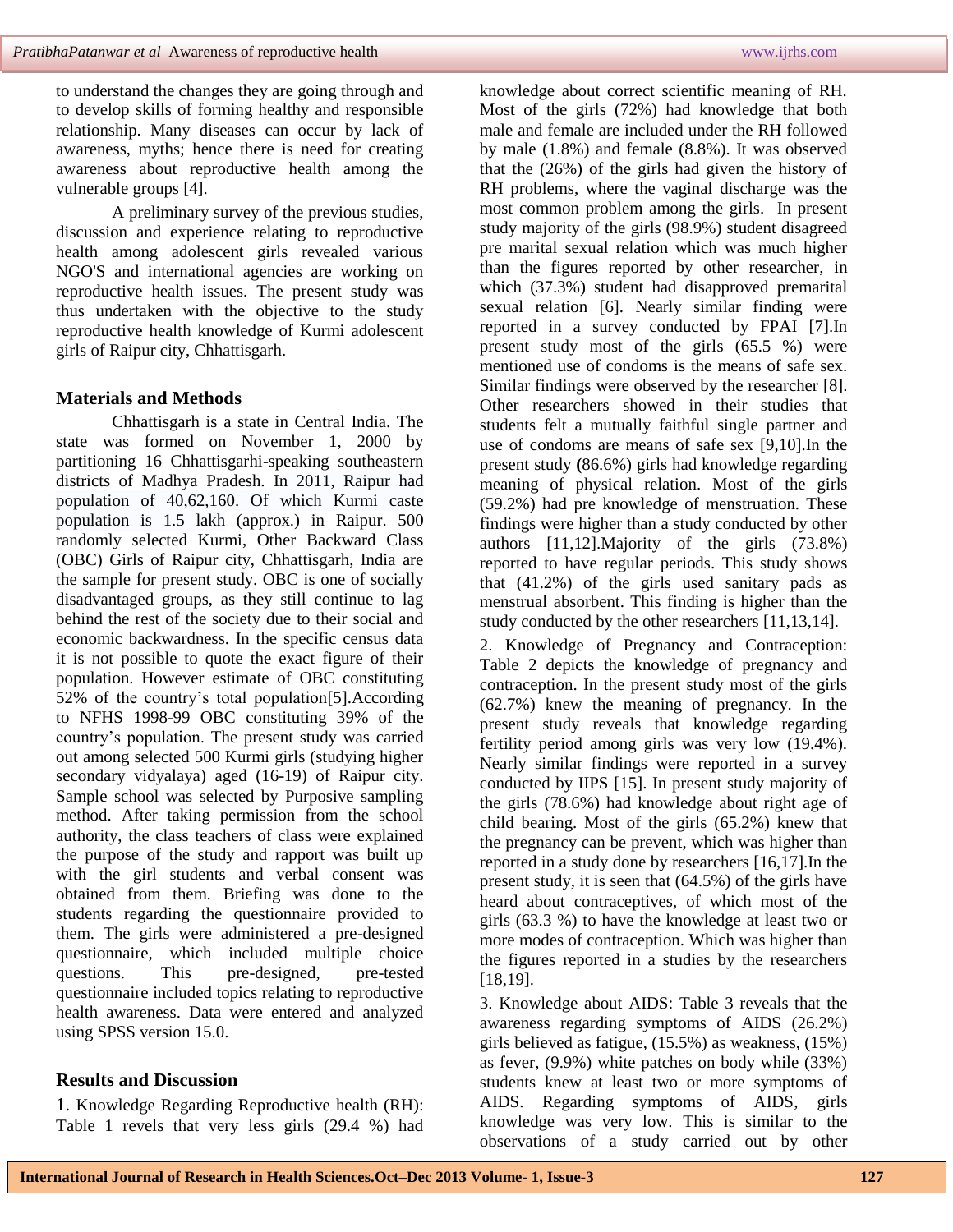researcher [20]. Table 3.1 reveals that knowledge of transmission of AIDS. The fact that unsafe sexual relation, through infected needles and from infected mother to her new born child are the most common modes of transmission of AIDS was known to girls (66%) followed by homosexual relation (1.1%), heterosexual relation (2.2%), unsafe sexual relation (23.4%) infected needles (4.2%), infected mother to child (2.8%). Low levels of knowledge about general aspects and transmission of HIV/AIDS have also been observed amongst secondary school students in Kolkata [21].

Table 3.2 shows that Electronic media (71.7% i.e Radio 12.1%, T.V 59.6%) were the most important source of information regarding AIDS, followed by print media (14.6% i.e Magazine 8.4%, Newspaper 6.2%) and interpersonal communication (24%i.e Friend 8.4%, Teacher 7.7%, Family member 7.9%). This observation shows the strength and effectiveness of electronic media as source of information and very poor effort by interpersonal communication. Teacher as a source of information was mentioned by very less students revealing probably very less activity of school AIDS education. Family as a source of information was mentioned by very less students reveling probably less knowledge amongst parents or stigma about the disease to talk with the children about HIV/AIDS. Likewise, a majority (62.7%) of senior secondary students belonging to a government school in Chandigarh reported that they derived most of the information from TV and radio which is nearly similar to our present study [22]. This is also comparable to the Delhi study where majority of the students had heard about HIV/AIDS from television and radio [23].

4. Knowledge of Reproductive Tract Infections (RTIs): Table 4 reveals that the knowledge of the girls about RTIs. In present study (17.2%) girls were aware at least two or more symptoms about RTIs followed by Itching over vulva (3.9%), Boils around vulva (7.5%), lower abdominal pain (8.5%), pain during intercourse (5.4%), bleeding during intercourse (1.6%) were the symptoms of RTIs. Most of the students (55.6%) stated as *'Don't know'* about the symptoms of RTIs. Table 4.1 revels, knowledge of Transmission of RTIs. The fact that due to Physical relation with infected partner, Use of dirty cloths during menstruation, Unclean delivery Place and abortion by unskilled person is the most common modes of transmission of RTIs was known to (28.3%) of the girls followed by physical relation with infected partner (16.7%), Use of dirty cloths during menstruation (8.2%), unclean delivery place

(7.7%), abortion by unskilled person (1.4%) while (38%) girls had no knowledge regarding modes of transmission of RTIs. Table 4.2 depict that Electronic media was the major source of information among the girls regarding symptoms of RTIs. Nearly similar findings were comparable with studies reported by the other researchers [22-26].

5. Knowledge of Sexually Transmitted Diseases (STDs): From Table 5 revels that (84%) of the girls have heard about STDs. It is encouraging to note that (89.5%) of girls were aware of AIDS, whereas (2.6%) of the girls had a false notion that mosquito bite could transmit the disease of STDs. Removal of such misconceptions among girls is very important. Similar misconception has been reported in a study among first-year graduation and secondary school in district Bareily [27,20]. The findings of present study indicated that knowledge about STDs other than HIV/AIDS was very poor among adolescent girls. This is of particular concern in developing countries like India, as STDs such as Chlamydia, Trichomoniasis, Syphilis and Gonorrhea are second only to maternal morbidity and mortality as the cause of death, illness and 'years of healthy life lost' among women in their child bearing years.

6. Attitude towards Sex Education: While there is widespread consensus that adolescents need adequate (better quality) sex education, there is often controversy over what content is appropriate for dissemination at different ages, and who are to be targeted for optimal delivery of this information. Table 6 reveals that the majority of the girls (86.4%) thought that the sex education is necessary. These findings was much higher than the figures reported in a study where (46.1%) in total youth comment in favor of introducing sex education [6]. In present study (51.1%) of the student recommended the appropriate age for providing sex education to be more than 16 years. The issue has been widely discussed and appropriately agreed in the working paper series on reproductive health [28]. In present study reveals that majority of the students (96.1%) agreed female as an effective medium for sex education. Majority of the student (79%) expressed positive response for the introduction of sex education in the school. Similar findings were observed by Sathe [29].

## **Conclusion &Recommendations**

On the basis of above discussions and observations, it was found that knowledge of sex and reproduction was limited among the girls. Following recommendation are suggested for better health care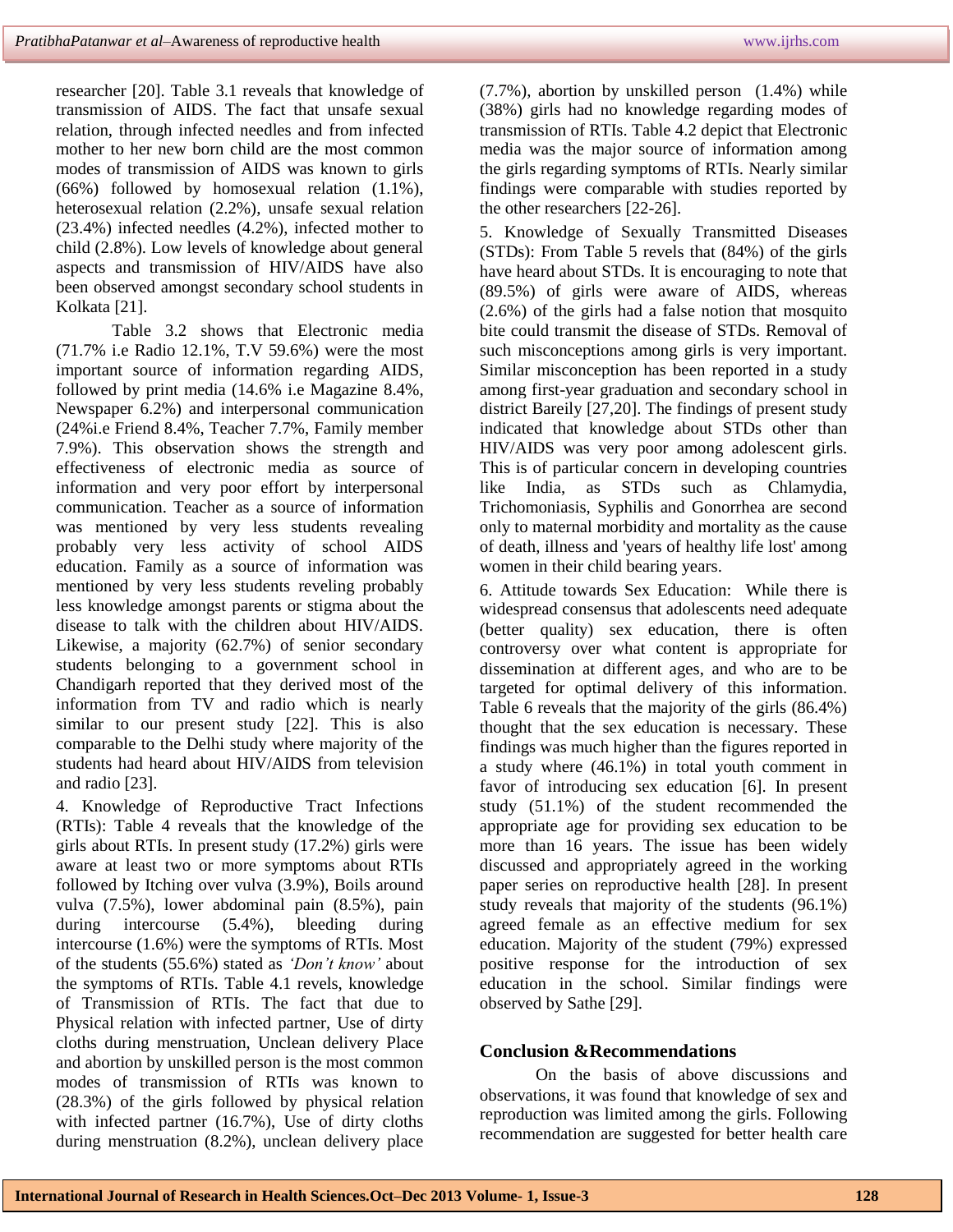of the girls: Health education should be incorporated in the curriculum which should be given through teaching, interpersonal communication, television, health camps and specialist. Mobiles are very common among adolescents. Broadcasting of health massages would be effective through mobiles. Reproductive health problems should be discussed among adolescents, specially for girls through organize health clubs, adolescents hub at school level and identify and solve their reproductive health problems through counseling with the help of specialist on time to time. Such Study should be promoted at school level with the help of Anthropologist and non government organization so that on the basis of the study result government can start school health programmes. Such educational intervention programs must be given due importance, which will help the adolescent girls to take care of their own health and protect themselves from the risk of Reproductive health problems.

## **Acknowledgment:**

Authors are grateful to all the teachers & students involved in the study for their cooperation.

**Source of Funding:** Nil

## **Source of Conflict:** Nil

# **References:**

1. UNFPA. Guidelines on Reproductive Health, 1995 http: //www.Piere@ unfpa. Org. [http://www.Unescap.org](http://www.unescap.org/) http://www. ijppediatrics India, org.

2. Mahajan P, Sharma N. Awareness level of Adolescent Girls Regarding HIV/ AIDS (A comparative study of rural and urban areas of Jammu). *J Hum Ecol*2004 ; 17(4): 313-314.

3. Bhan NB, Mahajan P, Sondhi M. Awareness Regarding Sex Knowledge among Adolescent Girls (16-20 years)*. Anthropologist* 2004; 6 (2) : 101-103.

4. Singh R, Garg SK, Singh JV, Bhatnagar M, Chopra H. An Awareness Study About AIDS And Safe Blood Among Higher Secondary Girl Students. *Indian Journal of Community Medicine* 2004; 29(3):114.

5. Nema A, Sharma KKN. Perspectives of Family Planning among Youth of Jabalpur City, Madhya Pradesh, India .*Anthropologist* 2009; 11(3): 173-179.

6. Kumar A, Tiwari VK. Knowledge, Attitude and Behavior Towards Pre-marital Sex : A Study Among Youths from Two City-Slums in INDIA.*Health and Population -Perspectives and Issues*2003; 26 (4): 126-134.

7. Secret Sex Education Counseling Research Training and Therapy Department of the Family Planning Association of India Attitudes and Perceptions of Educated, Urban Youth to Marriage and Sex, 1989.

8. Kore J Shailesh, Pandole A, Nemade Y, Putharaya S, Ambiye VR, Chakrovarty A, et al. Attitude, Knowledge, Beliefs About HIV/AIDS in College Going Adolescents: A study of awareness on HIV/AIDS among higher secondary school students in Central Kolkata. *Indian J Community Med* 2007; 32:228-9.

9. Benara SK, Khalendra RK, Choudhary BN, Dutta KK. AIDS. Indian journal of community medicine 1992; 17: 155-167.

10. Baxi S, Baxi RK, Hazara M. Knowledge of HIV/AIDS among college students of Baroda university. J of obst and gyn, India 1994; 44:784- 789.

11. Khanna A, Goyal RS, Bhawsar R. Menstrual practices and reproductive problems: A study of adolescent girls in Rajasthan. *Journal of Health Management* 2005; 7(1): 91-97.

12. Sinhababu A, Mahapatra VS. The Level of Awareness About the Consequences of Sex Act Among Adolescents Girls in Bankura. West Bengal. *Indian journal of community medicine* 2004; xxix (3): 123-124.

13. Dasgupta A, Sarkar M. Menstrual Hygiene: How Hygienic is the Adolescent Girl? *Indian Journal of Community Medicine* 2008; 33(2):77-80.

14. Narayan KA, Shrivastava DK, Pelto PJ, Veerapmmal S. Puberty rituals, reproductive and health of adolescent school girls of south India. *Asia Pacific Population Journal* 2001; 16: 225-38.

15. Parasuraman S, Kishor S, Singh SK, Vaidehi Y. A Profile of Youth in India. National Family Health Survey (NFHS-3), India, 2005-06. Mumbai: International Institute for Population Sciences, Calverton, Maryland, USA: ICF Macro; 2009.

16. Vinitha CT, Singh S, Rajendran AK. Level of Reproductive Health Awareness and Factors Affecting in a Rural Community of South India. *Health and Population Perspectives and Issues* 2007; 30 (1) : 24-44.

17. Malleshappa K, Shivaram K, Nandini. Knowledge and attitude about reproductive health among rural adolescent girls in Kuppam mandal: An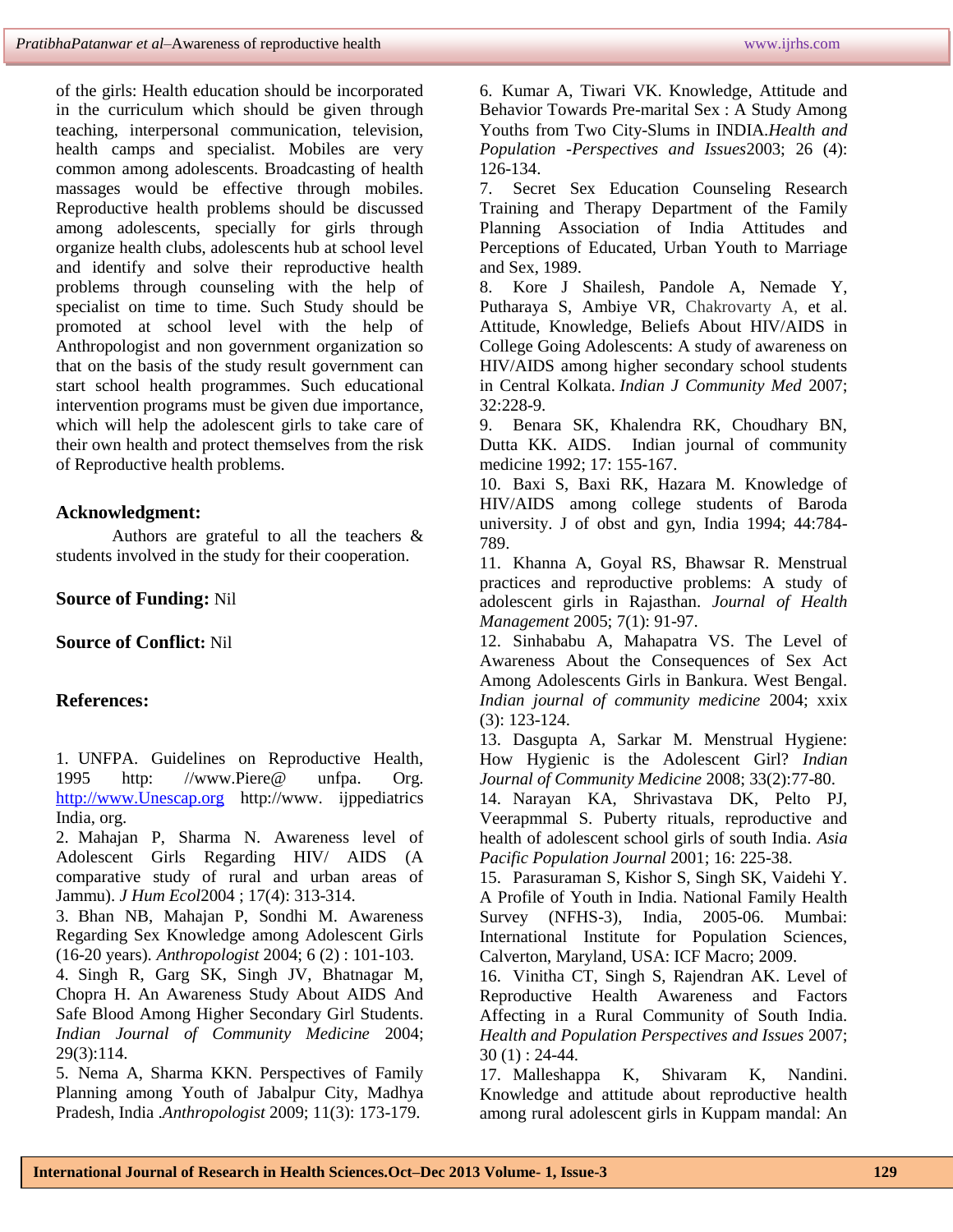intervention study. *Biomedical Research* 2011; 22 (3): 305-310.

18. Acharya A, Yadav K, Baridalyne N.Reproductive tract infections/sexually transmitted infections in rural Haryana: Experiences from the Family Health Awareness Campaign. *Indian Journal of Community Medicine* 2006; 31(4): 274–76.

19. Singh JV. Awareness about Reproductive Health and Essential Newborn Care amongst Adolescent Girls in Slums of Lucknow City. IAPSM Souvenir Proceedings of the 31st Annual National Conference of IAPSM; 2004. p. 137.

20. Srivastava A, Mahmood Syed Esam, Mishra P, Shrotriya VP, Shaifali I. Adolescence Awareness: A Better Tool to Combat HIV/AIDS. *National Journal of Community Medicine* 2011; 2 (1): 86-90.

21. Chatterjee C, Baur B, Ram R, Dhar G, Sandhukhan S, Dan A. A study on awareness of AIDS among school students and teachers of higher secondary schools in north Calcutta. *Indian J Public Health* 2001; 45: 27-30.

22. Sodhi S, Mehta S. Level of Awareness about AIDS: a comparative study of girls of two senior secondary schools of Chandigarh. *Man in India* 1997; 77: 259-66.

23. Lal P, Nath A, Badhan S, Ingle GK. A study of awareness about HIV/AIDS among senior secondary school children of Delhi. *Indian Journal of Community Medicine* 2008; 33(3):190-192.

24. Nandan D, Misra SK, Sharma A, Jain M. Estimation of Prevalence of RTI's/ STD's Among Women of Reproductive Age Group in District Agra. *Indian Journal of Community Medicine* 2002; 27(3):45-49.

25. Ram R, Bhattacharya SK, Bhattacharya K, Baur B, Sarkar T, Bhattacharya A, et al.Reproductive Tract Infection Among Female Adolescents. *Indian Journal of Community Medicine* 2006; 31(1): 32-33.

26. Singh AJ. Vaginal discharge: Its causes and associated symptoms as perceived by rural North Indian women. *Indian J Commun Med* 2007;32:22-6. 27. Garg N, Singh SP, Mishra RN. Knowledge of

First Year Graduate Students about HIV/ AIDS and Its Socio-Demographic Correlates in Varanasi. *Indian Journal of Prev. Soc. Medi* 2005; 36 (3&4):132-136.

28. Verma RK, Rangaiyan S, Narbhede M. Cultural Perception and Categorization of Male Sexual Health Problems by Practitioner and Men in a Mumbai Slum Population.Working Paper Series on Reproductive Health, Ford FoundationNew Delhi. 1998.

29. Sathe AG. Introduction of Sex Education in Schools: Perception of India's Society. *The Journal of Family Welfare* 1994; 40 (1): 3-30.

| Total girls |         | Knowledge of Reproductive Health |                       | Attitudes Towards Pre marital<br><b>Sexual Relation</b> |           |                                  |    |       |
|-------------|---------|----------------------------------|-----------------------|---------------------------------------------------------|-----------|----------------------------------|----|-------|
|             | Meaning |                                  | <b>Present Status</b> | Agreed                                                  | Disagreed |                                  |    |       |
|             | of RH   | Male                             | Female                | <b>B</b> oth                                            | Not known | of RH<br>problems<br>among girls |    |       |
| 500         | 139     | 9                                | 44                    | 360                                                     | 87        | 130                              |    | 478   |
| $\%$        | 29.4%   | 1.8%                             | 8.8%                  | 72%                                                     | 17.4%     | 26%                              | 1% | 98.9% |

**Table 1: Knowledge of Reproductive Health** 

*\* RH: Reproductive Health.*

#### **Table 1: Continued………..**

| Total girls | Knowledge of Safe sexual relation |                 | Knowledge of Menstrual cycle |                    |                    |  |  |
|-------------|-----------------------------------|-----------------|------------------------------|--------------------|--------------------|--|--|
|             | Meaning of physical               | Meaning of safe | Pre knowledge of             | Regularity         | Using sanitary pad |  |  |
|             | sexual relation<br>relation       |                 | menstruation cycle           | menstruation cycle |                    |  |  |
| 500         | 433                               | 322             | 296                          | 369                | 206                |  |  |
|             |                                   |                 |                              |                    |                    |  |  |
| $\%$        | 86.6%                             | 65.5%           | 59.2%                        | 73.8%              | 41.2%              |  |  |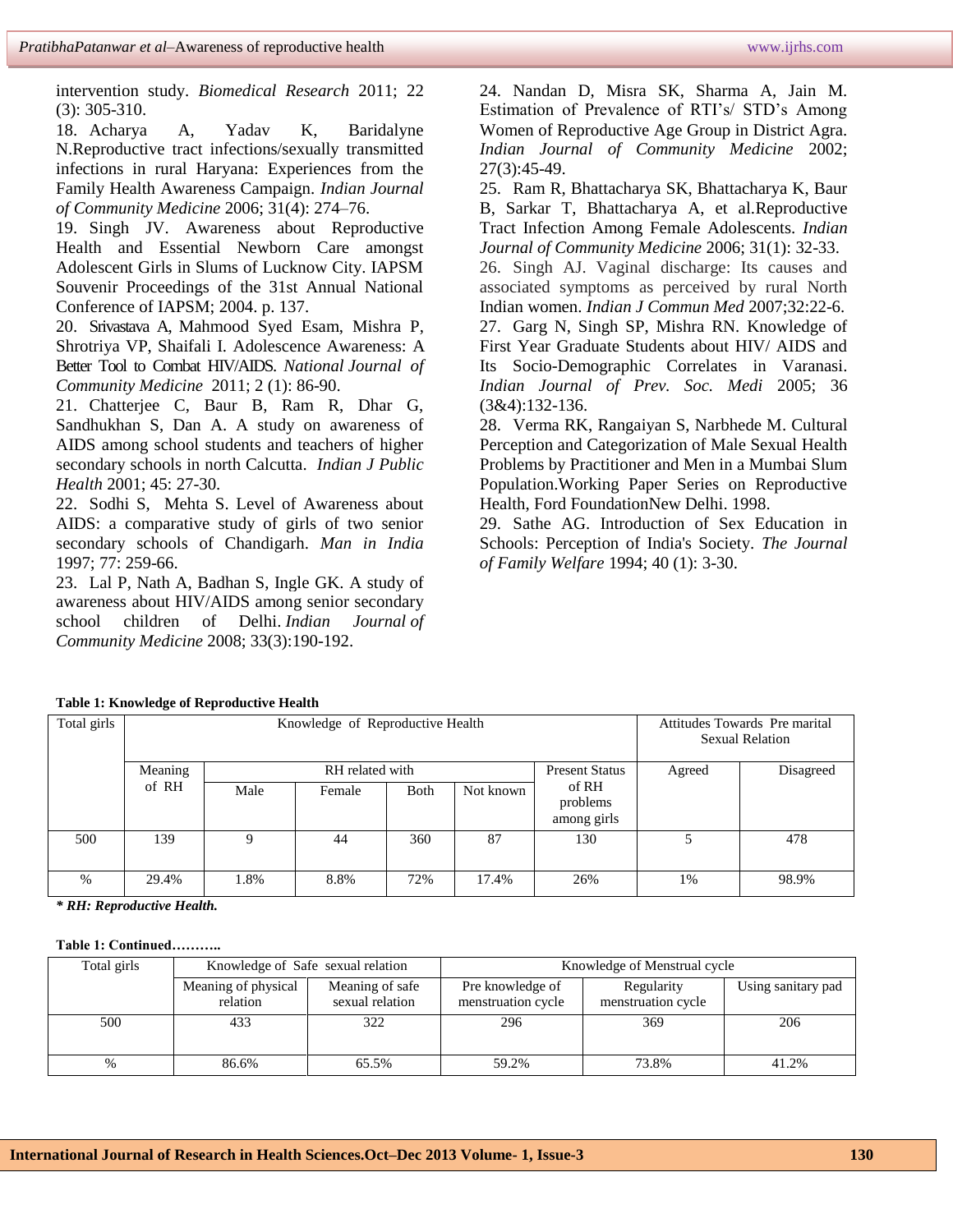#### **Table 2: Knowledge of Pregnancy and Contraception.**

| Total<br>girls |                         | Knowledge regarding pregnancy | Ever heard about contraceptive |                          |       |       |                |  |  |  |
|----------------|-------------------------|-------------------------------|--------------------------------|--------------------------|-------|-------|----------------|--|--|--|
|                | Meaning of<br>pregnancy | Fertile period                | Right age of<br>child bearing  | Pregnancy<br>preventions | No    | Yes   | No<br>response |  |  |  |
| 500            | 313                     | 97                            | 393                            | 326                      | 159   | 289   | 52             |  |  |  |
| $\%$           | 62.7%                   | 19.4%                         | 78.6%                          | 65.2%                    | 35.4% | 64.5% | 10.4%          |  |  |  |

## **Table 2: Continued………………….**

| Total girls |                         |                       |            | Knowledge of contraceptives methods |        |                       |                                    |       |
|-------------|-------------------------|-----------------------|------------|-------------------------------------|--------|-----------------------|------------------------------------|-------|
|             | Female<br>Sterilization | Male<br>Sterilization | <b>IUD</b> | Tablets                             | Condom | Traditional<br>method | At least Two<br>or more<br>methods |       |
| 500         | 41                      | 20                    |            | x.                                  |        | 26                    |                                    | 183   |
| $\%$        | 14.1%                   | 6.9%                  | $0.6\%$    | 2.7%                                | 1.3%   | 8.9%                  | 1.7%                               | 63.3% |

#### **Table 3: Knowledge of symptoms of AIDS**

| Total girls | No       | Total girls | Fatigue | Weakness | Fever | White Patches on Body | At least two |
|-------------|----------|-------------|---------|----------|-------|-----------------------|--------------|
|             | Response | Responded   |         |          |       |                       | or more      |
|             |          |             |         |          |       |                       | symptoms     |
| 500         | 88       | 412         | 108     | 64       | 62    | 41                    | 137          |
|             |          |             |         |          |       |                       |              |
| %           | 18%      | 82%         | 26.2%   | 15.5%    | 15%   | 9.9%                  | 33%          |

### **Table 3.1: Knowledge of Transmission of AIDS**

| Total<br>girls | No<br>Response | Total girls<br>Responded | Homosexual<br>Relationship | Heterosexual<br>Relationship | Unsafe Sexual<br>Relationship | Infected<br>Needle | Infected<br>Mother to<br>child | <b>Unsafe Sexual</b><br>Relationship,<br>Infected Needle and<br>Infected Mother to<br>child |
|----------------|----------------|--------------------------|----------------------------|------------------------------|-------------------------------|--------------------|--------------------------------|---------------------------------------------------------------------------------------------|
| 500            | 48             | 452                      |                            | 10                           | 106                           | 19                 | 13                             | 299                                                                                         |
| $\%$           | 10.6%          | 90.4%                    | 1.1%                       | 2.2%                         | 23.4%                         | 4.2%               | 2.8%                           | 66%                                                                                         |

#### **Table: 3.2 Source of Information regarding AIDS**

| Total<br>girls | No response | Total girls<br>Responded | Electronic Media |       | Print Media |                      | Interpersonal Communication |                 |                   |  |
|----------------|-------------|--------------------------|------------------|-------|-------------|----------------------|-----------------------------|-----------------|-------------------|--|
|                |             |                          | Radio            | TV    | Magazine    | <b>News</b><br>paper | Friend                      | <b>Teachers</b> | Family<br>Members |  |
| 500            | 47          | 453                      | 55               | 270   | 38          | 28                   | 38                          | 35              | 36                |  |
| $\%$           | 9.4%        | 90.6%                    | 12.1%            | 59.6% | 8.4%        | 6.2%                 | 8.4%                        | 7.7%            | 7.9%              |  |

#### **TV: Television**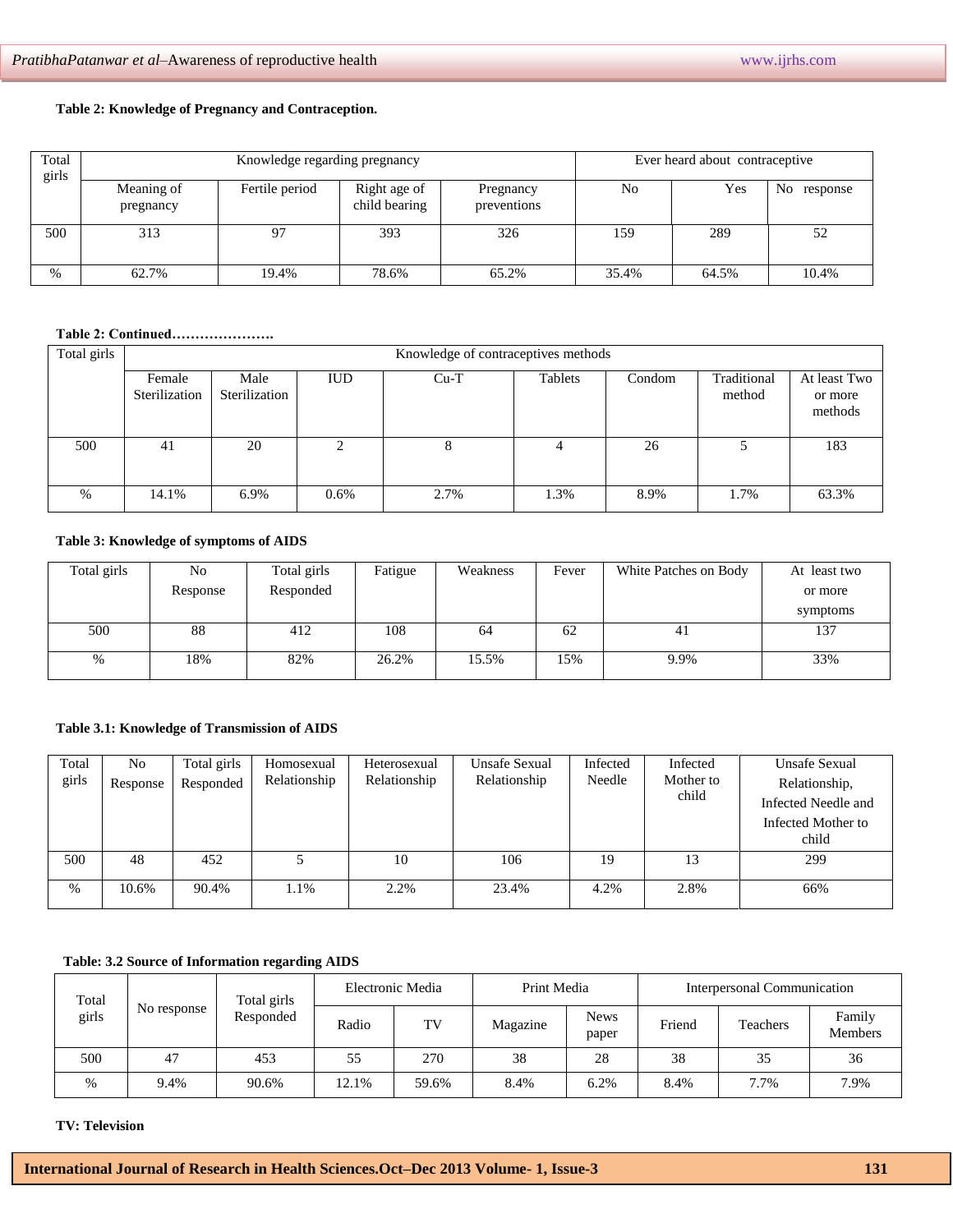#### **Tab1le 4: Knowledge of Symptoms of RTIs**

| Total<br>girls | No<br>response | Total girls<br>Responded | Itching<br>over vulva | Boils in<br>Vulva | Lower<br>Abdomen<br>Pain | Pain During<br>intercourse | Bleeding during<br>intercourse | At least two or<br>More symptoms | Don't<br>Know |
|----------------|----------------|--------------------------|-----------------------|-------------------|--------------------------|----------------------------|--------------------------------|----------------------------------|---------------|
| 500            | 20             | 480                      | 19                    | 36                | 41                       | 26                         |                                | 83                               | 267           |
| %              | 4%             | 96%                      | 3.9%                  | 1.5%<br>−         | 8.5%                     | 5.4%                       | 1.6%                           | 17.2%                            | 55.6%         |

### **Table 4.1: Knowledge of Transmission of RTIs**

| Total<br>girls | No<br>Response | Total girls<br>Responded | Physical<br>relation with<br>infected<br>partner | Use of dirty cloths<br>during<br>menstruation | Unclean<br>delivery<br>Place | Abortion<br>by unskilled<br>person | At least two or<br>more modes of<br>transmission | Don't know |
|----------------|----------------|--------------------------|--------------------------------------------------|-----------------------------------------------|------------------------------|------------------------------------|--------------------------------------------------|------------|
| 500            |                | 425                      |                                                  | 35                                            | 33                           |                                    | 120                                              | 160        |
| 2%             | 15%            | 85%                      | 16.7%                                            | 8.2%                                          | 7.7%                         | .4%                                | 28.3%                                            | 38%        |

## **Table: 4.2 Source of Information regarding RTIs**

| Total<br>No<br>girls |       | Total girls | Electronic Media |       | Print Media |          | Interpersonal Communication | At least two or |          |                          |
|----------------------|-------|-------------|------------------|-------|-------------|----------|-----------------------------|-----------------|----------|--------------------------|
|                      |       | response    | Responded        | Radio | TV          | Magazine | <b>News</b><br>paper        | Friend          | Teachers | Family<br><b>Members</b> |
| 500                  | 221   | 279         |                  | 141   |             | 13       |                             |                 |          | 100                      |
| $\%$                 | 44.2% | 55.8%       | 3.2%             | 50.5% | 2.5%        | 4.6%     | 0.3%                        | 2.5%            | 0.3%     | 35.7%                    |

*TV: Television*

## **Table 5: Knowledge of Sexually Transmitted Disease (STDs)**

| Total<br>girls |                | Ever heard about<br><b>STDs</b> |                 |          |                          |           |               |         |                                 |
|----------------|----------------|---------------------------------|-----------------|----------|--------------------------|-----------|---------------|---------|---------------------------------|
|                | N <sub>0</sub> | Yes                             | <b>AIDS/HIV</b> | Syphilis | Gonorrhea                | Chlamydia | Trichmoniasis | Malaria | At least two or more<br>disease |
| 500            | 80             | 420                             | 376             |          | -                        |           |               | 11      | 30                              |
| $\%$           | 16%            | 84%                             | 89.5%           | 0.20%    | $\overline{\phantom{a}}$ | 0.20%     | 0.20%         | 2.6%    | 7.1%                            |

#### **Table 6: Attitude towards Sex Education**

| Total girls |       | Necessity of Sex Education |            | Correct Age For Sex Education (In Years) |      |       |      |      |       |            |
|-------------|-------|----------------------------|------------|------------------------------------------|------|-------|------|------|-------|------------|
|             | Yes   | No                         | Don't Know | <12                                      | 13   | 14    | 15   | 16   | >16   | Don't Know |
| 500         | 432   | 41                         | 27         | 27                                       | 29   | 66    | 42   | 30   | 221   | 17         |
| %           | 86.4% | 8.2%                       | 5.4%       | 5.4%                                     | 5.8% | 15.2% | 9.7% | 6.9% | 51.1% | 3.4%       |